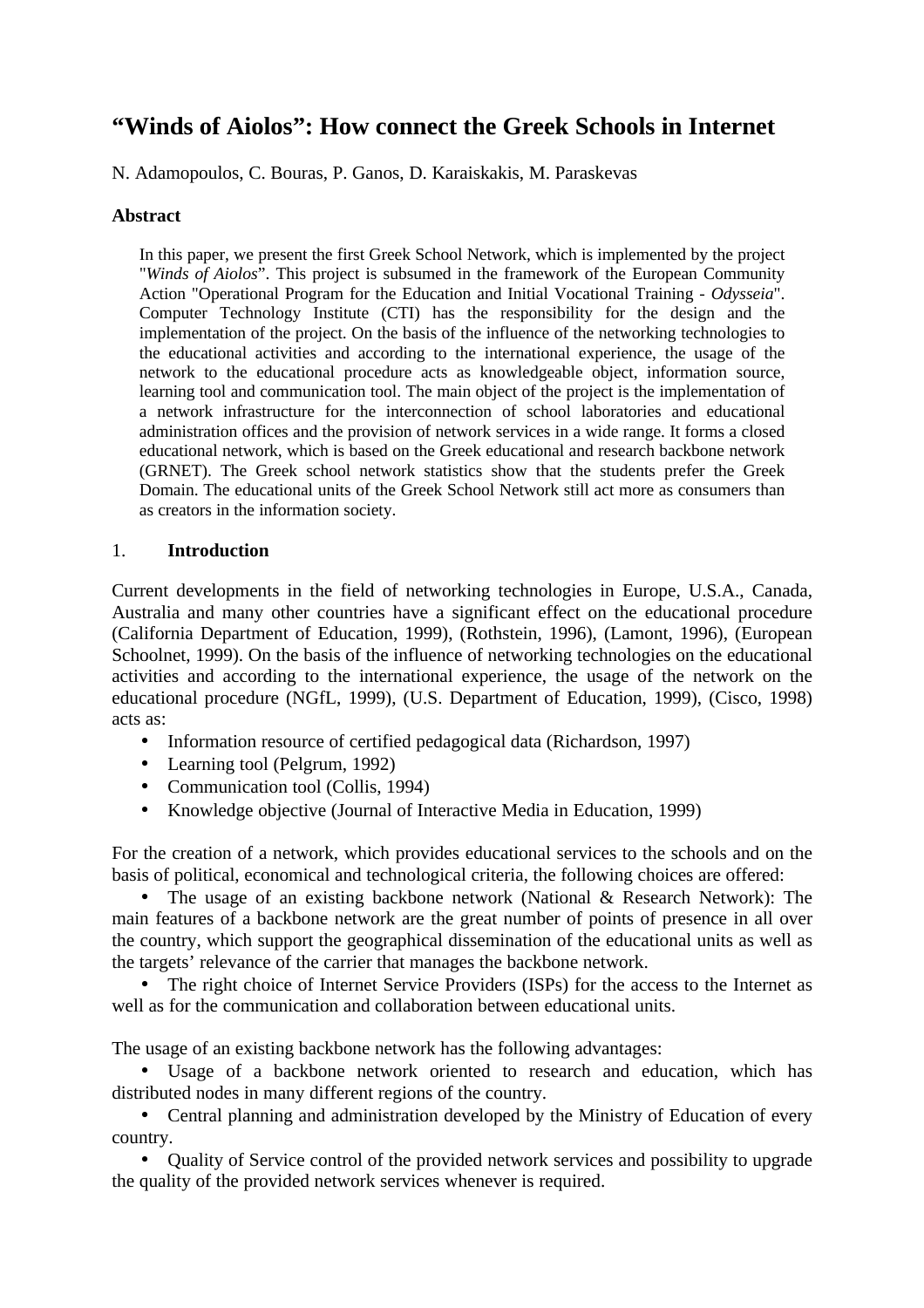• The exploitation of know-how and infrastructure that have been developed through former actions.

• The use of the advanced network services.

• The formation of a flexible administrative scheme, which can ensure the minimum acceptable Quality of Service level for the education.

The incorporation of Greek Schools in the "*Information Society*" relates with the "Operational Program for the Education and Initial Vocational Training" which is an operational program of the Greek Ministry of Education (Greek Ministry of Education and Religious Affairs, 2000), (Pelgrum, 1992). The Computer Technology Institute implements the action "*Odysseia* - Greek Schools in the Information Society" (Odysseia, 2000), which targets to the utilization of the educational technology in the daily teaching process in a great number of Greek schools. The project "*Winds of Aiolos*" is subsumed in the framework of the action "*Odysseia*" and its main object is the design and implementation of a networking infrastructure for the interconnection of all Greek schools in a private educational network. This network has points of presence (primary nodes) in 29 Greek prefectures. In the first semester of 2000, 362 school laboratories and 30 administrative offices have been interconnected with modern computational equipment. Additionally, this network offers Internet access and basic network services to 1.600 educational units approximately. The total amount of the interconnected units will be increased to 2000 since the end of this year.

In this paper we present the architectural structure, the provided network services and the pedagogical exploitation of the Greek school network, which has been developed by the project "*Winds of Aiolos*". In section 2, issues concerning the design of the network architecture are described. In section 3 the provided basic and advanced network services are presented. In section 4 some statistical data obtained from the network utilization are analyzed. In section 5 the implementation procedure of the Voice over IP service is described. Finally, the conclusions of the network's implementation are mentioned.

# **2. The Network**

# **2.1 Network Architecture**

During the network's design some crucial factors were taken into account that affect its implementation and its future development. Special care was given to users' specific needs, the interconnection speed and the basic and advanced services provided to the users of the school network.

For the architectural design of the network the following factors were considered:

• The geographical areas - regions that the network covers.

• Technological issues (available networking technologies, provided applications, expansion possibilities).

• Financial factors (cost of equipment, installation cost of telecommunication circuits, network operating cost, Internet access cost, housing cost in the points of presence, cost for the pilot running, management and operation cost, equipment depreciation and backup system implementation cost).

In Fig. 1 the Greek school network topology is shown. The dark color shows the 29 prefectures where the network has points of presence.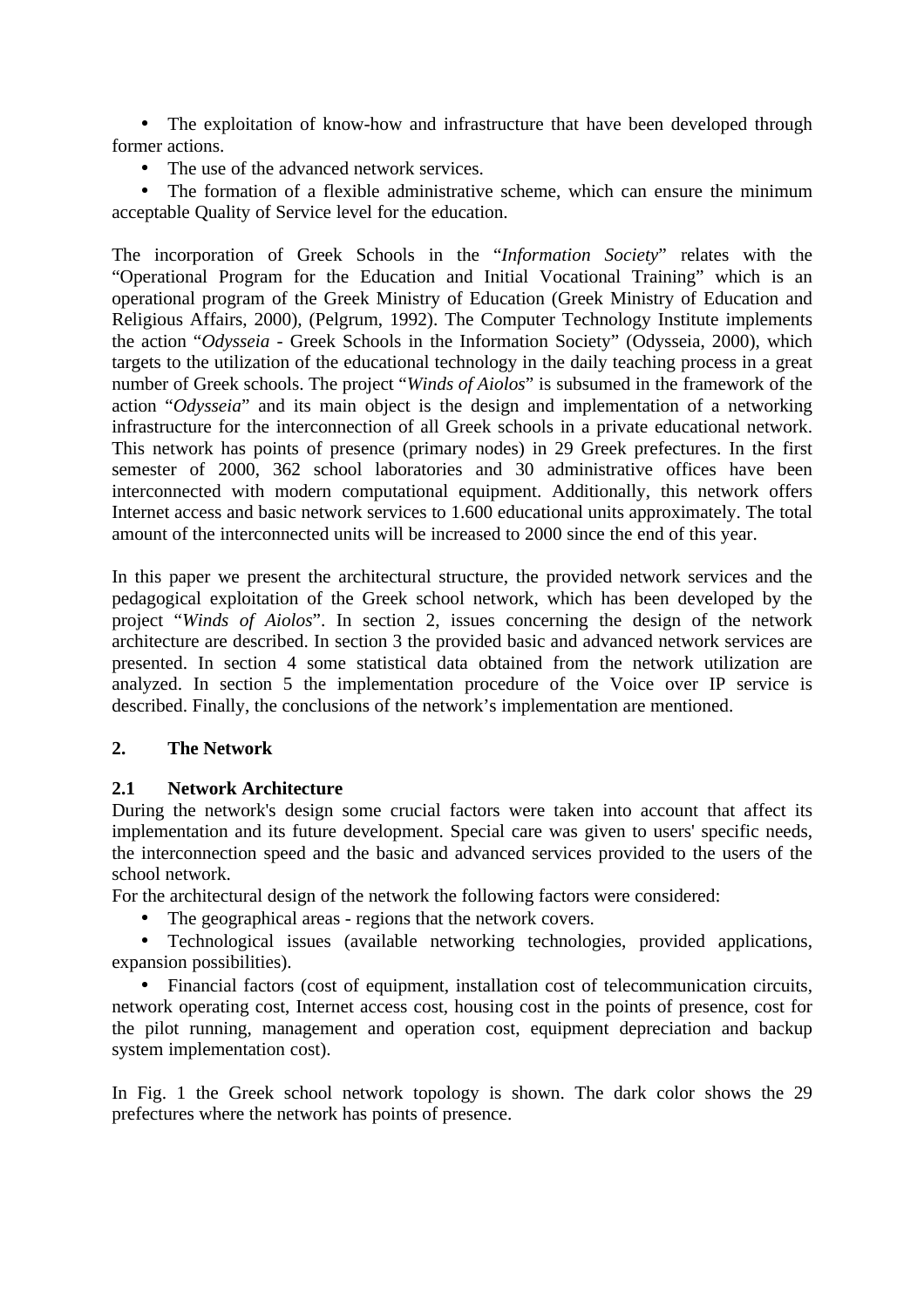



The design model and the operational specifications of the Greek school network are based to the networking technology (Cisco, 1998) that has been developed in the framework of the wide extension of Internet in all over the world and is based on the Internet Protocol family, known as TCP/IP.

The network's topology (Fig. 2) has hierarchical structure and consists of the following levels: Backbone Network, Distribution Network, Access Network and Local Network Units.

#### **Fig. 2: Architecture of the Greek School Network**



#### **2.2 Backbone network**

The project does not develop a new backbone network but it uses the existing Greek Research & Technology Network (GRNET, 2000) with 6 entrance points and total capacity 8.5 Mbps. The specifications of the backbone network provide the possibility to create an efficient closed educational private network, which ensures Quality of Service (QoS), security and integration in the educational procedures.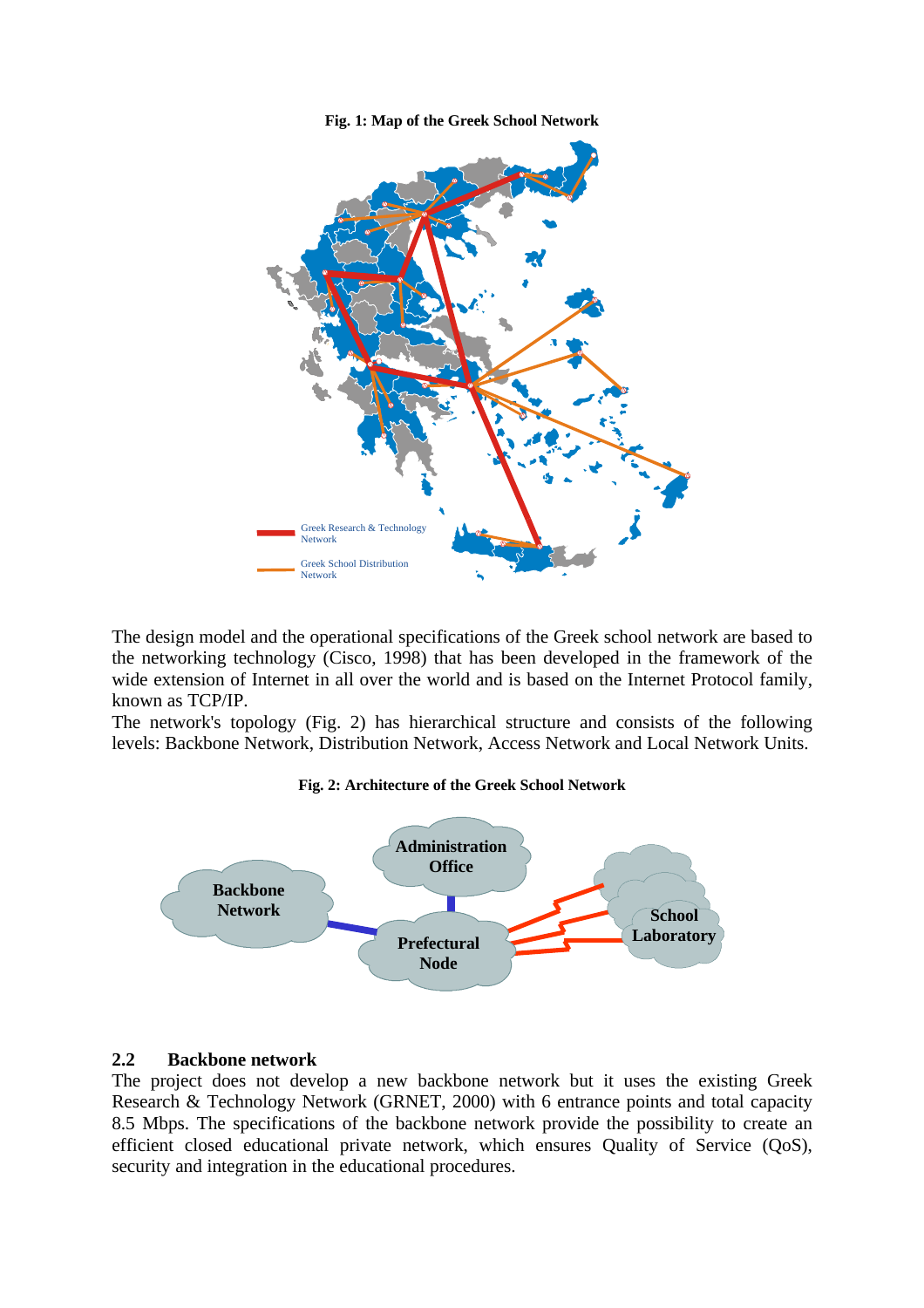### **2.3 Distribution network**

Distribution network is the part of the network that interconnects points of presence (nodes) with the backbone network. The topology has such design in order to preserve the operational cost in low levels, which is particularly critical in large geographical region networks. These points of presence (nodes) are distinguished in two categories:

• *Regional Nodes:* Points of presence interconnected directly with the corresponding point of presence of the backbone network.

• *Prefectural Nodes:* Points of presence interconnected indirectly with the backbone network through connections with the nearest regional node.

The nodes of the Distribution Network have been located in central installation points of the Hellenic Telecommunications Organization in each prefecture. These nodes have special networking devices (router, etc.) that provide the interconnection of the educational and administration units in the area of each prefecture as well as the interconnection between the nodes (Fig. 3). Each regional and prefectural node includes a server with the appropriate software packages that provide the network services to the users and the administration tools.



#### **Fig. 3: Regional – Prefectural Node**

#### **2.4 Access Network**

The Access Network is the part of the network, which interconnects educational and administrative units with the nearest points of presence. The types of interconnections listed with decreasing order of the usage frequency, are:

• Digital interconnections using ISDN-BRI lines at the ends of the units (64 Kbps - 128 Kbps) and ISDN-PRI lines at the ends of the nodes.

Leased interconnections using analog leased lines,  $128$  Kbps – 1.1 Mbps.

• Analog telephone interconnections using common PSTN circuits (56 Kbps transmission – 33.6 Kbps reception).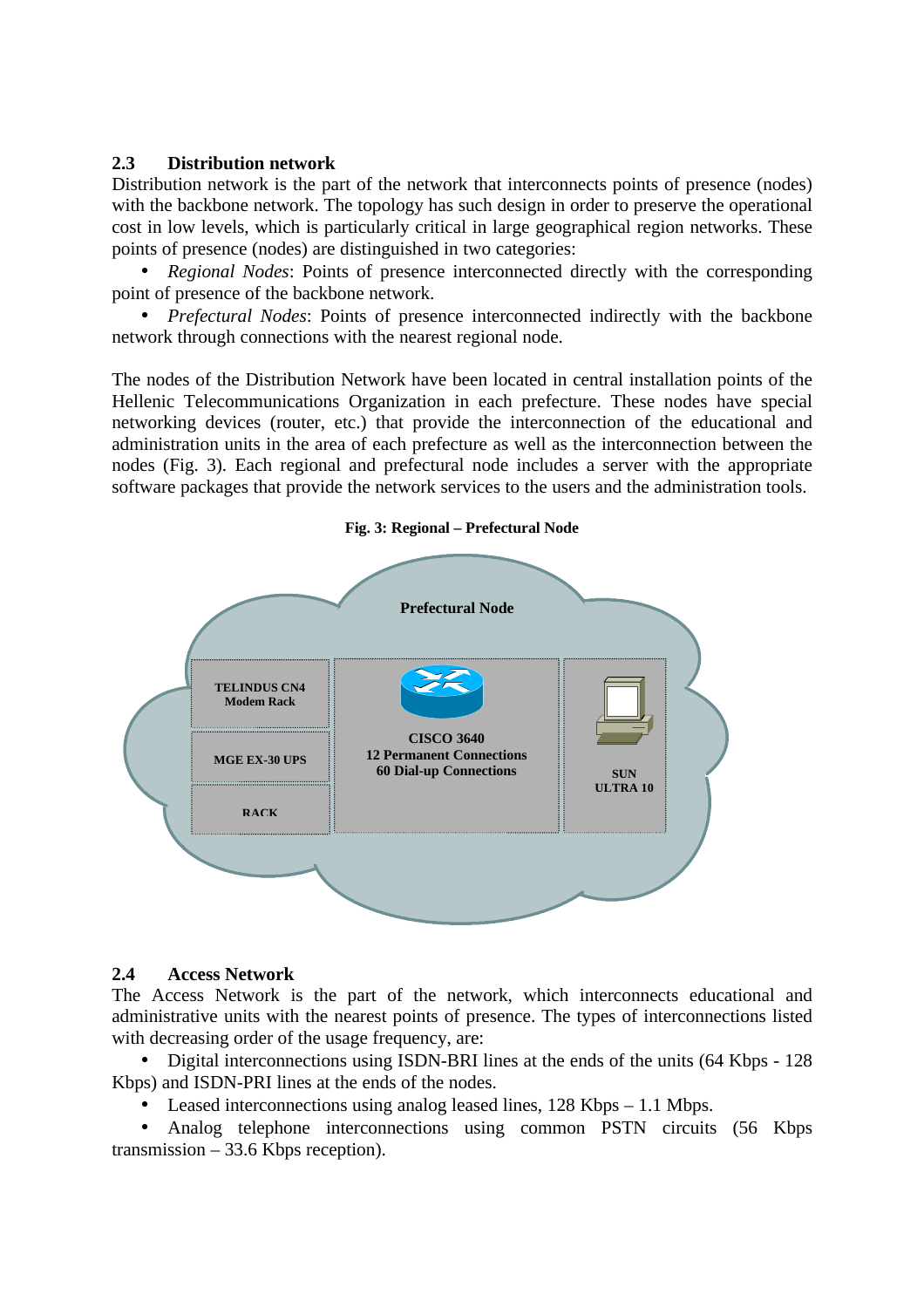In Fig. 4 the proportion among ISDN lines, analog leased lines and common PSTN circuits in the Greek School Network is shown.





Two particular features of the Access Network, that give special significance to the Greek School Network related to other networks of commercial ISPs, are the following:

In every educational or administrative unit corresponds a dedicated telecommunication circuit and port in the active network equipment, in order to ensure the availability of the network services.

• Even for the cases of non-permanent interconnections the initiation of the communication can be performed either from the side of the units or from the side of the node. By this way the network does not terminate in the points of presence but reaches inside the units.

#### **2.5 Local Network**

In school laboratories, computing devices and networking equipment (Fig. 5) are installed.



This modern equipment (installed by project "*Mnistires*") consists of a powerful server (with operating system Windows NT Server), approximately 10 multimedia stations (with operating system Windows 98), a color printer, a UPS unit and a backup unit (DAT). The local network of the school laboratory is realized by an Ethernet Hub (10BaseT). The networking equipment consists of one router (CISCO 160x-R) and in some schools (according to the telecommunication circuit) one Baseband modem.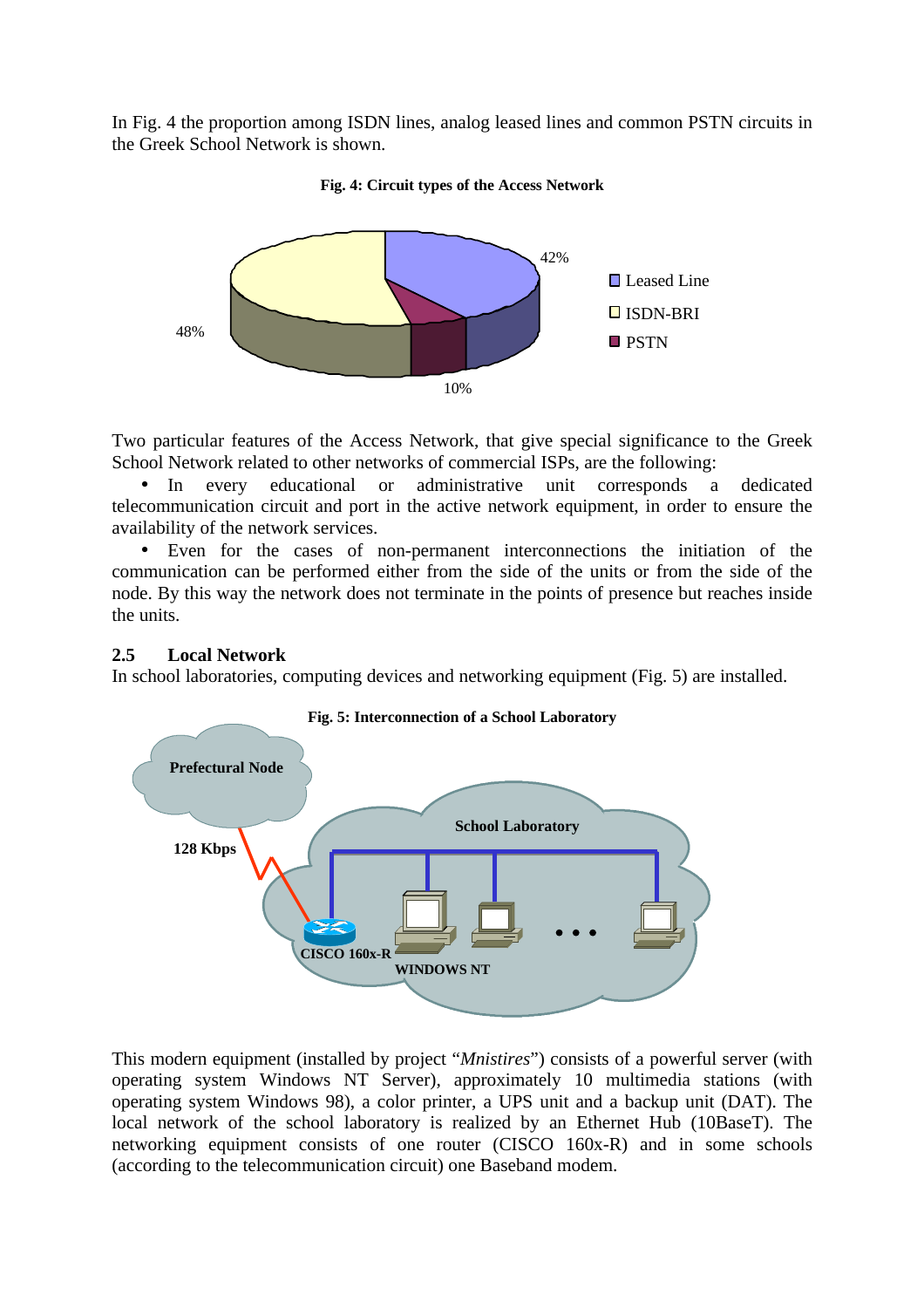The Secondary Education Administration Offices use more powerful networking equipment and interconnect through a high-speed line of 1,152 Kbps (Fig. 6). This equipment provides besides the basic network services, the possibility of voice transmission through the school network.



### **Fig. 6: Interconnection of an Administration Office**

# **2.6 Schools interconnection with dialup lines**

In the area of each point of presence of the network (29 prefectures) the schools of an area may be connected to the school network via a dialup line. Each school may have access to the network services like e-mail (one or more accounts), access to the Internet, web hosting etc. The minimum required equipment is a PC, a modem and a PSTN or ISDN line. In this case the school is responsible for the telecommunication charges.

# **3. Network Services**

# **3.1 Bearer services**

Bearer services are defined (Bouras [13], 1997) as the set of minimum services among the different operational levels of the network and constitute the basic frame of the network. These services include:

- Addressing scheme and routing plan
- Directory Name Service scheme

# **3.2 Basic services**

The basic services offered by the network to the Greek schools (Bouras [14], 1998) are the following:

• *E-mail*: Transmission and reception of electronic messages with attached file of every type. The network provides the possibility of unlimited number of accounts in each school laboratory.

• *World Wide Web (www)*: The users can explore the Internet resources through web browsers. Also the network supports web hosting for its users in the prefectural nodes.

- *Telnet*: Access to a remote host.
- *File Transfer Protocol FTP*: Transfer of files from an FTP server to the users' PC.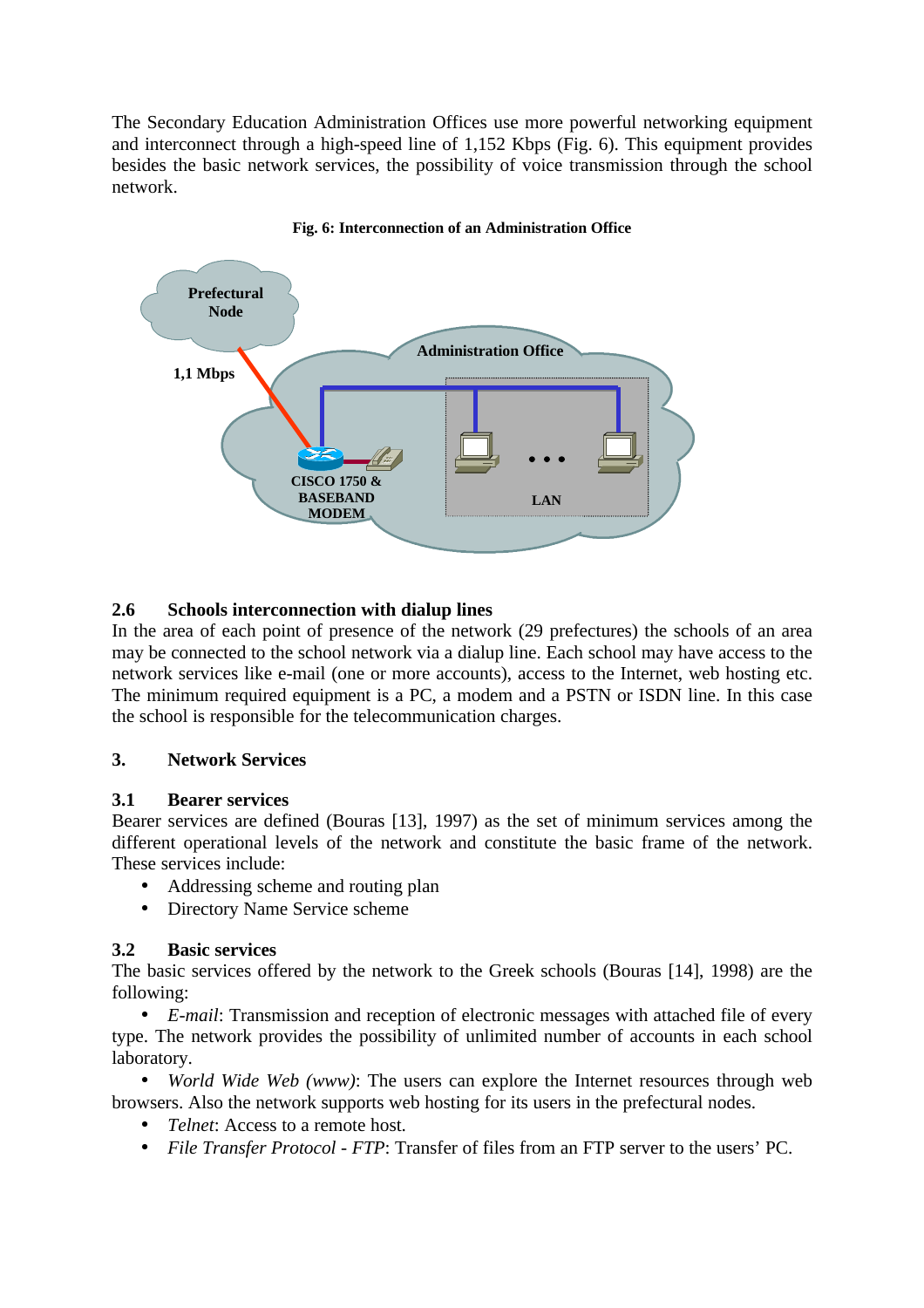• *Electronic Discussion Forums*: Communication (live conversation or message exchange) among members of an educational group.

• *Directory Services*: Access to indexes related with personal information, e-mail addresses, file information, etc.

• *Web filtering*: Exclusion of access to particular sites (like sites with indecent material).

• *Caching Proxy Service*: Information exchange between school network servers and GRNET servers in order to improve the network's operation.

### **3.3 Advanced Services**

The advanced services (Furht [18], 1996), (Furht [19], 1996), (Bouras [20], 1997) that will be offered to the school network users very soon, are the following:

- **Teleconference**
- Asynchronous Open Distance Learning
- Synchronous Open Distance Learning
- Video on Demand VoD
- Voice over IP

### **4. Statistical data**

In this section we present some statistical data concerning the network's operation and the users' behavior during the last four months. A special qualitative characteristic of network traffic is the distribution of the incoming traffic to the units of the network. As is shown in Fig. 7, the traffic coming from Greek domains is 45% of the total incoming traffic, while according to GRNET statistical data, the corresponding percentage concerning the Higher Level Education is calculated to 22%.









**Usage by Domain (bytes)**

> **All Others 9%**

**UK**

Higher Level Education

In Fig. 8 the proportion between the incoming and outgoing network traffic is presented. It is observed that the incoming traffic is the 84% of the total traffic, while the outgoing one occupies only the 16%. That means that the educational and administrative units of the Greek School network still act more as consumers than as creators in the information society.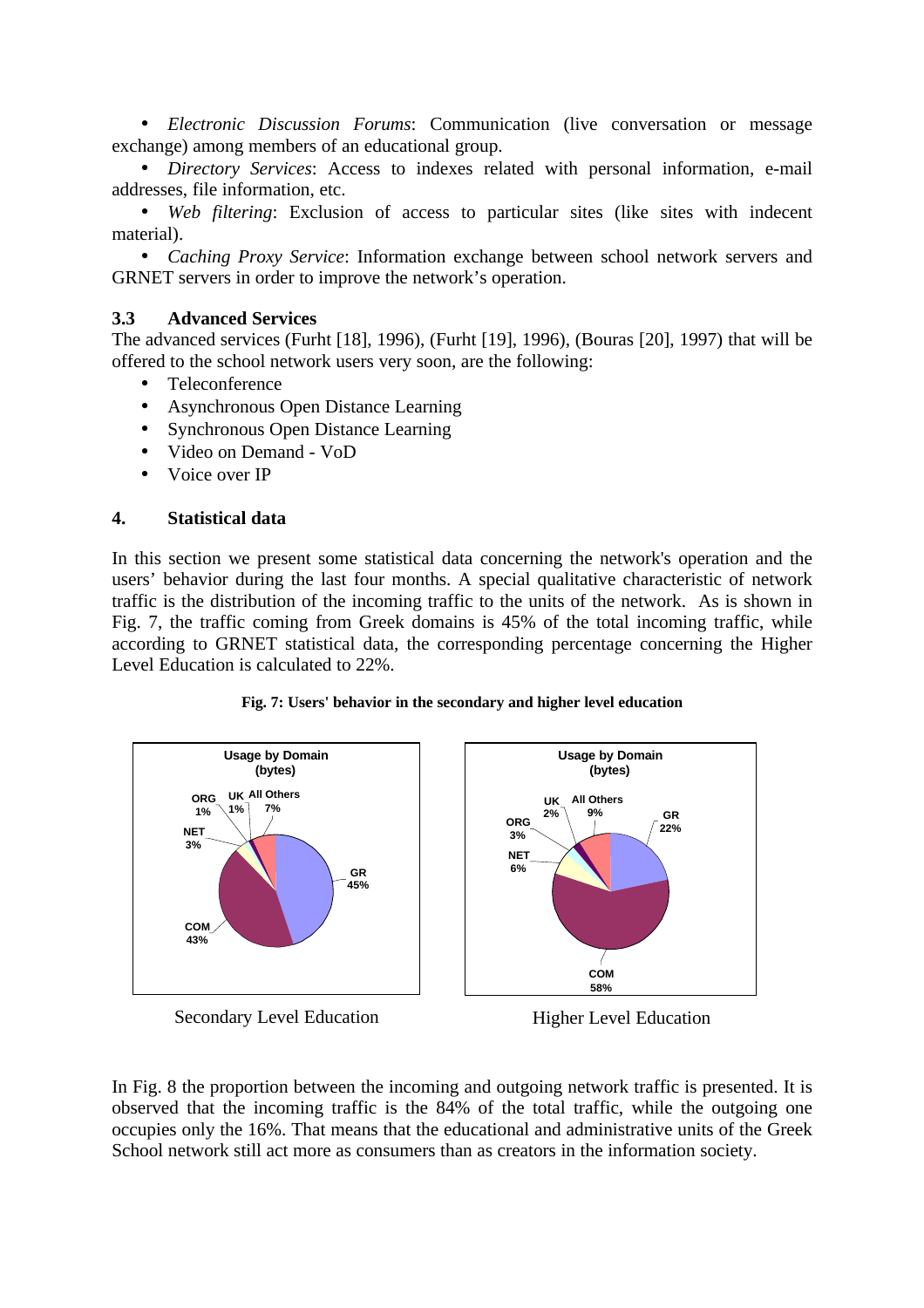#### **Fig. 8: Proportion of incoming and outgoing network traffic**



In Table 1, the 20 most popular Internet sites accessed by network's users are presented with descending order, according to the requested numbers of visits. One or more visits of a person to a web page with difference time lower than 30 minutes are considered as one visit. These data were collected from all the network nodes and were processed by the data given by the Web/Proxy Service.

| Web Site                   | <b>Number of Visits</b> | Data<br>(Bytes) | Percentage |
|----------------------------|-------------------------|-----------------|------------|
| www.microsoft.com          | 351.662                 | 674.953.52      | 6,3%       |
| www.in.gr                  | 294.733                 | 1.498.621.1     | 5,3%       |
| Odysseia.cti.gr            | 266.869                 | 280.188.72      | 4,8%       |
| ad.doubleclick.net         | 90.981                  | 75.295.679      | 1,6%       |
| www.megatv.gr              | 81.483                  | 127.495.95      | 1,5%       |
| www.megatv.com             | 80.606                  | 124.361.39      | 1,4%       |
| www.sport.gr               | 78.424                  | 157.872.82      | 1,4%       |
| find.in.gr                 | 70.403                  | 125.761.06      | 1,3%       |
| www.jokes.gr               | 58.585                  | 209.650.52      | 1,1%       |
| www.culture.gr             | 57.707                  | 249.415.55      | 1,0%       |
| www.mtnsms.com             | 49.776                  | 92.222.699      | 0,9%       |
| arktos.cti.gr              | 43.274                  | 572.879.98      | 0,8%       |
| www.olympiakos.gr          | 41.722                  | 219.341.56      | 0,7%       |
| www.ypepth.gr              | 41.673                  | 136.536.71      | 0,7%       |
| stocks.naftemporiki.gr     | 40.623                  | 281.529.47      | 0,7%       |
| www.geocities.com          | 36.166                  | 290.499.47      | 0,6%       |
| m.doubleclick.net          | 31.844                  | 160.801.81      | 0,6%       |
| www.antenna.gr             | 31.059                  | 100.468.30      | 0,6%       |
| www.ferrari.com            | 30.748                  | 130.084.84      | 0,6%       |
| www.playstation-europe.com | 29.967                  | 145.008.81      | 0.5%       |

#### **Table 1: The most popular Internet Sites according to the number of visits**

### **5. Voice Over IP - VoIP**

In this section the design of the Voice Over IP (VoIP) service provided to the Greek School Network is presented. This service provides telephone services to a closed user group (30 administration offices) and is a part of the biggest VoIP networks in Greece and virtually the first attempt for the provision of differentiated services over the GRNET to an IP level.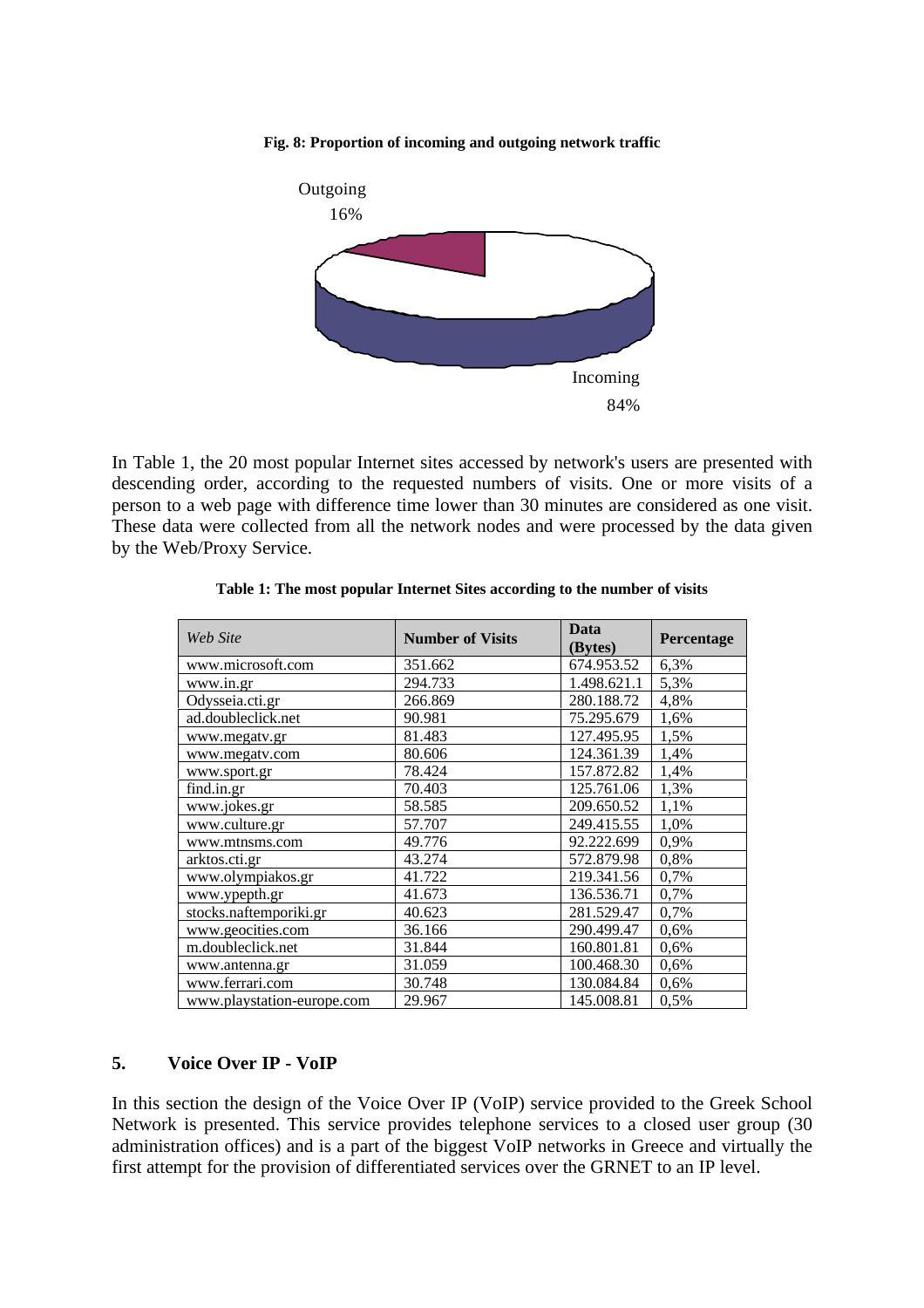The implementation of the voice network is based on VoIP Gateways installed to each prefecture and each administration office. The network is managed centrally by the use of a Gatekeeper, which has been installed in one node of the network. According to the proposed by the H.323 standard topology, zones are created and served by the corresponding Gateways. Every prefecture corresponds in one zone and the corresponding gateway serves all the calls from and towards this zone. All the Gateways refer to the Gatekeeper, which maintains the routing table of all calls within the network.

The adoption of the H.323 standard allows the realization of calls from and towards the workstations within the network. The workstations perform calls to telephone devices in the Gateways. The H.323 network constitutes a domain, which has followed the same naming scheme (sch.gr) with the existing DNS for compatibility reasons.

# **6. Conclusions**

The project "Winds of Aiolos" establishes a network environment which:

- Supports, develops and renews the learning process in secondary education.
- Offers teaching and learning through communication and collaboration.
- Allows flexible information search related to the educational procedure.
- Gives the possibility among people geographically distributed to exchange information and aspects.

For publicity and information reasons a web page (http://ww.sch.gr) has been created. This web page is acquainted very often, contains technologically innovative material, accepts a great number of visitors every day and aspires to become the most popular Greek educational portal.

# **References**

[1] http://www.cde.ca.gov/ftpbranch/retdiv/k12, (1999), "Going Beyond Your Local Area Network", California Department of Education - K12 Network Planning Unit.

[2] Russell Isaac Rothstein, (1996), "Networking K-12 Schools: Architecture Models and Evaluation of Costs and Benefits", *Master of Science in Management and Master of Science in Technology and Policy*, MIT Sloan School of Management.

[3] Bradley H. Lamont, (1996), "A Guide to Networking a K-12 School District", *Master of Science in Computer Science*, Graduate College of the University of Illinois at Urbana – Champaign.

[4] http://www.en.eun.org, (1999), "European Schoolnet".

- [5] http://www.ngfl.gov.uk, (1999), "National Grid for Learning (NGfL)".
- [6] http://www.ed.gov, (1999), "U.S. Department of Education Home Page".
- [7] http://www.cisco.com, (1998) "Cisco Education Authority Solutions".

[8] http://www-jime.open.ac.uk, (1999), "Journal of Interactive Media in Education".

[9] http://www.ypepth.gr, (2000), "Greek Ministry of Education and Religious Affairs".

[10] http://www.pi-schools.gr, (2000), "Greek Pedagogical Institute".

[11] http://odysseia.cti.gr, (2000), "Operational Program for the Education and Initial Vocational Training – Odysseia".

[12] http://www.grnet.gr, (2000), "Greek Research & Technology Network (GRNET)".

[13] C. Bouras, D. Fotakis, A. Katanou, A. Konidaris, S. Kontogiannis, A. Sevasti, E. Stephanou, (1997), "Major Principles on the Design of an Educational Network", *Open Classroom II Conference*, Crete, Greece, pp.359-366.